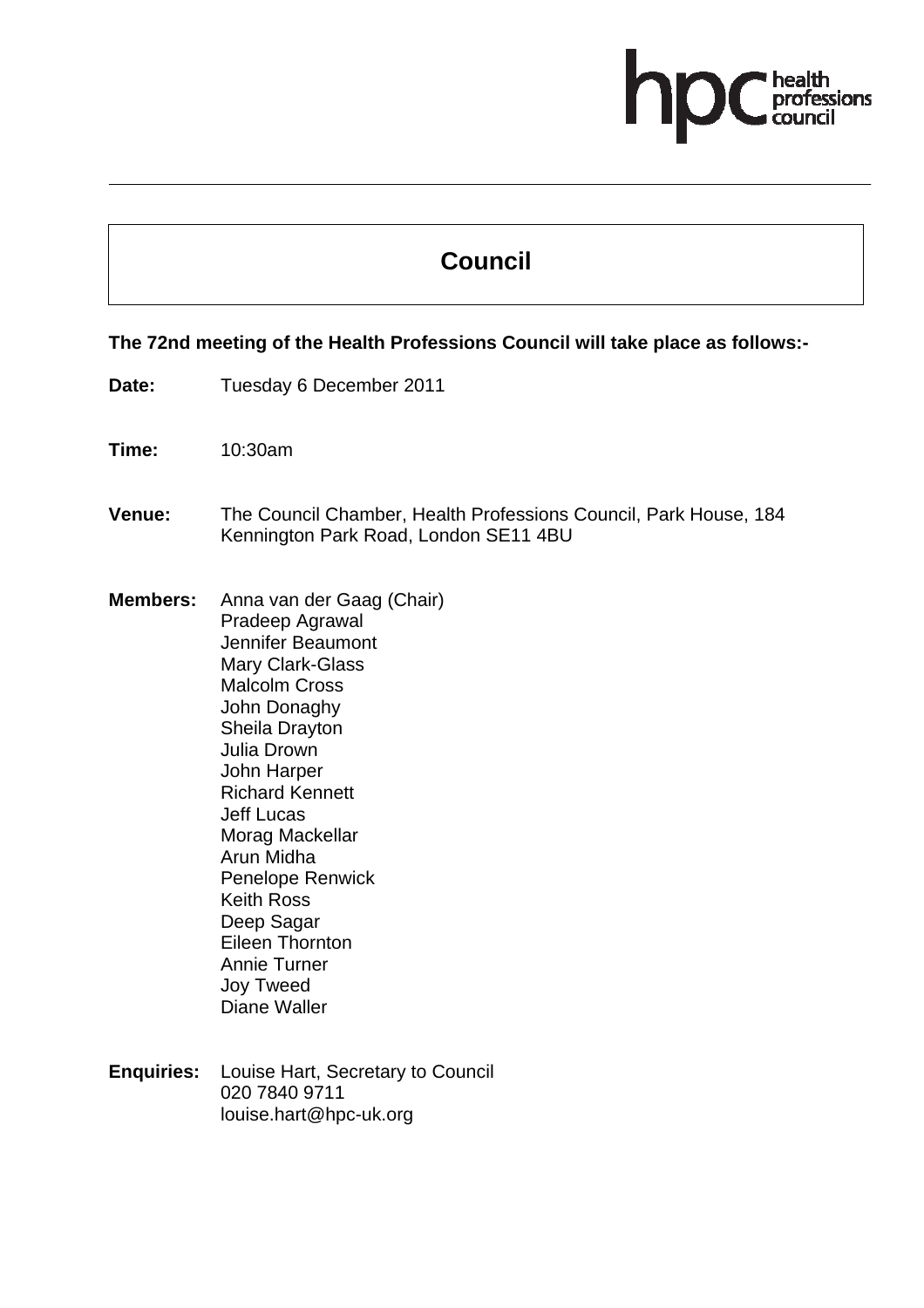| 1.                         | <b>Chair's welcome and introduction</b>                                                                                                      | verbal                   |  |  |
|----------------------------|----------------------------------------------------------------------------------------------------------------------------------------------|--------------------------|--|--|
| 2.                         | <b>Apologies for absence</b>                                                                                                                 | verbal                   |  |  |
| 3.                         | <b>Approval of agenda</b>                                                                                                                    | verbal                   |  |  |
| 4.                         | <b>Declaration of Members' interests</b>                                                                                                     | verbal                   |  |  |
| 5.                         | <b>Minutes of the Council meeting of 19 October 2011</b><br>Louise Hart - Secretary to Council                                               | enclosure 1<br>HPC139/11 |  |  |
| 6.                         | <b>Matters arising</b><br>Louise Hart - Secretary to Council                                                                                 | enclosure 2<br>HPC140/11 |  |  |
| 7.                         | <b>Chair's report</b><br>Anna van der Gaag - Chair of HPC                                                                                    | enclosure 3<br>HPC141/11 |  |  |
| 8.                         | <b>Chief Executive's report</b><br>Marc Seale - Chief Executive and Registrar                                                                | enclosure 4<br>HPC142/11 |  |  |
|                            | Items for discussion/approval                                                                                                                |                          |  |  |
| <b>Strategy and Policy</b> |                                                                                                                                              |                          |  |  |
| 9.                         | Outcomes of the consultation on our proposals for post-<br>registration qualifications<br>Charlotte Urwin - Policy Manager                   | enclosure 5<br>HPC143/11 |  |  |
| 10.                        | Consultation on the registration cycle for social workers in<br><b>England</b><br>Alison Croad - Policy Officer                              | enclosure 6<br>HPC144/11 |  |  |
| 11.                        | <b>Revalidation: Service user involvement</b><br>Michael Guthrie - Director of Policy and Standards                                          | enclosure 7<br>HPC145/11 |  |  |
| 12.                        | Social Workers - recognition and reciprocity of training and<br>registration in the UK<br>Michael Guthrie - Director of Policy and Standards | enclosure 8<br>HPC146/11 |  |  |
| 13.                        | CHRE Audit of the Initial Stages of the NMC's Fitness to Practise enclosure 9                                                                |                          |  |  |

**Process** Kelly Johnson – Director of Fitness to Practise HPC147/11

| 14. Cost powers                                 | enclosure 10 |
|-------------------------------------------------|--------------|
| Kelly Johnson – Director of Fitness to Practise | HPC148/11    |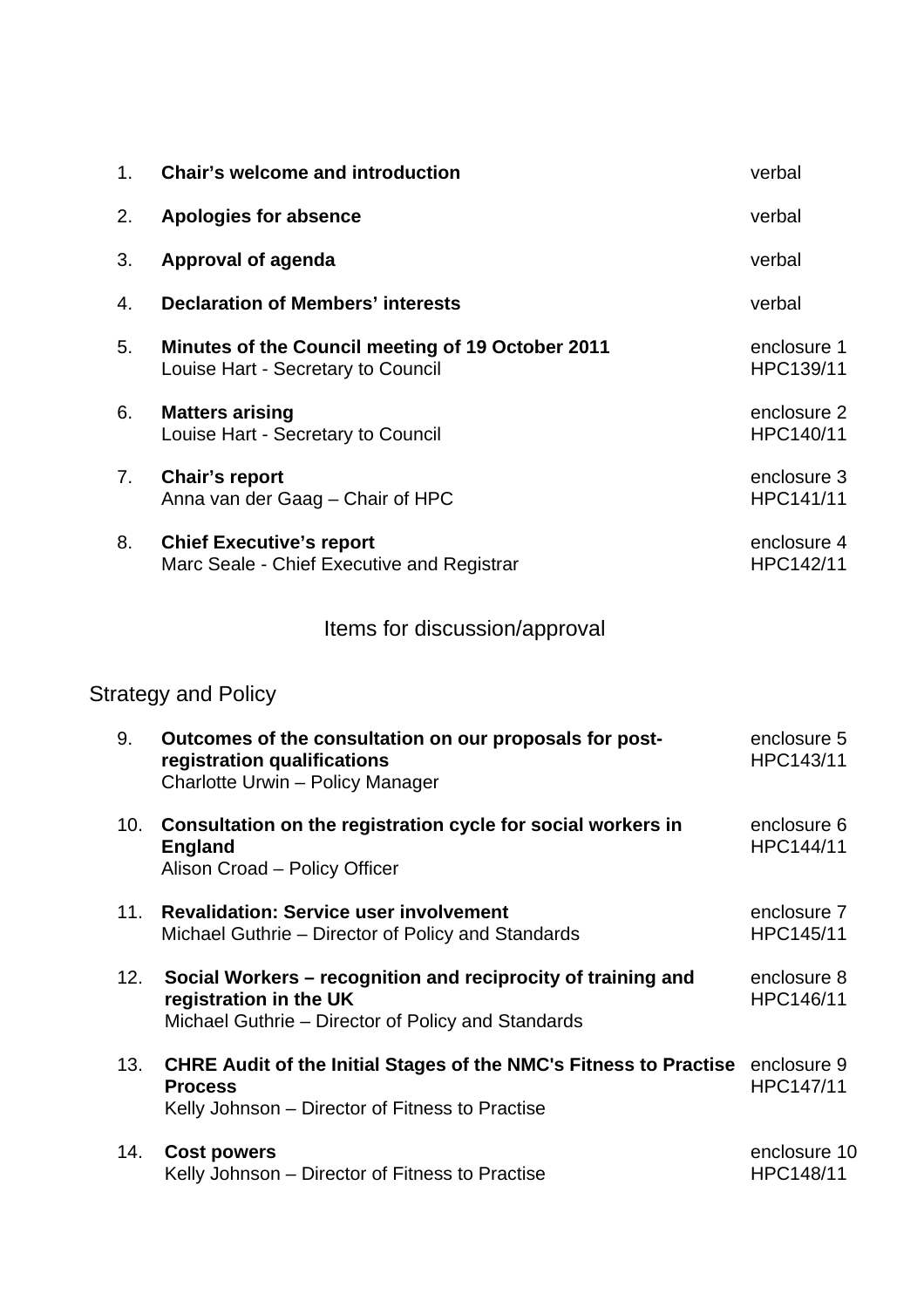| 15.           | <b>Standard of Acceptance for Allegations</b><br>Kelly Johnson - Director of Fitness to Practise                                        | enclosure 11<br>HPC149/11  |  |  |
|---------------|-----------------------------------------------------------------------------------------------------------------------------------------|----------------------------|--|--|
| 16.           | <b>Practice Note: Case to Answer</b><br>Kelly Johnson - Director of Fitness to Practise                                                 | enclosure 12<br>HPC150/11  |  |  |
| 17.           | <b>Transfer of regulatory functions from General Social Care</b><br><b>Council to HPC</b><br>Marc Seale – Chief Executive and Registrar | enclosure 13<br>HPC151/11  |  |  |
|               | <b>Corporate Governance</b>                                                                                                             |                            |  |  |
| 18.           | <b>Succession planning for Chairs of Committees</b><br>Louise Hart - Secretary to Council                                               | enclosure 14<br>HPC152/11  |  |  |
| 19.           | <b>Education and Training Committee's Standing Orders</b><br>David Christopher - Head of Education Development                          | enclosure 15<br>HPC153/11  |  |  |
| 20.           | <b>Nomination of Committee Chairs</b><br>Louise Hart - Secretary to Council                                                             | enclosure 16<br>HPC154/11  |  |  |
| 21.           | Minutes of the Fitness to Practise Committee held on 13<br>October 2011<br>Keith Ross - Chair of the Committee                          | enclosure 17<br>HPC155/11  |  |  |
| 22.           | Minutes of the Audit Committee held on 20 October 2011<br>Jeff Lucas - Chair of the Committee                                           | enclosure 18<br>HPC156/11  |  |  |
| 23.           | Minutes of the Communications Committee held on 8 November<br>2011<br><b>Chair of the Committee</b>                                     | enclosure 19<br>HPC157/11  |  |  |
| Items to Note |                                                                                                                                         |                            |  |  |
| 24.           | <b>Voluntary registers</b><br>Michael Guthrie – Director of Policy and Standards                                                        | enclosure 20<br>HPC 158/11 |  |  |
| 25.           | Update on Health and Safety at the Health Professions Council<br>Steve Hall - Head of Facilities                                        | enclosure 21<br>HPC159/11  |  |  |
| 26.           | Reports from Council representatives at external meetings<br>Louise Hart - Secretary to Council                                         | enclosure 22<br>HPC160/11  |  |  |
| 27.           | Any other business<br>Previously notified and agreed by the Chair                                                                       |                            |  |  |
| 28.           | Date & time of next meeting:                                                                                                            |                            |  |  |
|               | Thursday 9 February 2012 at 10:30am.                                                                                                    |                            |  |  |